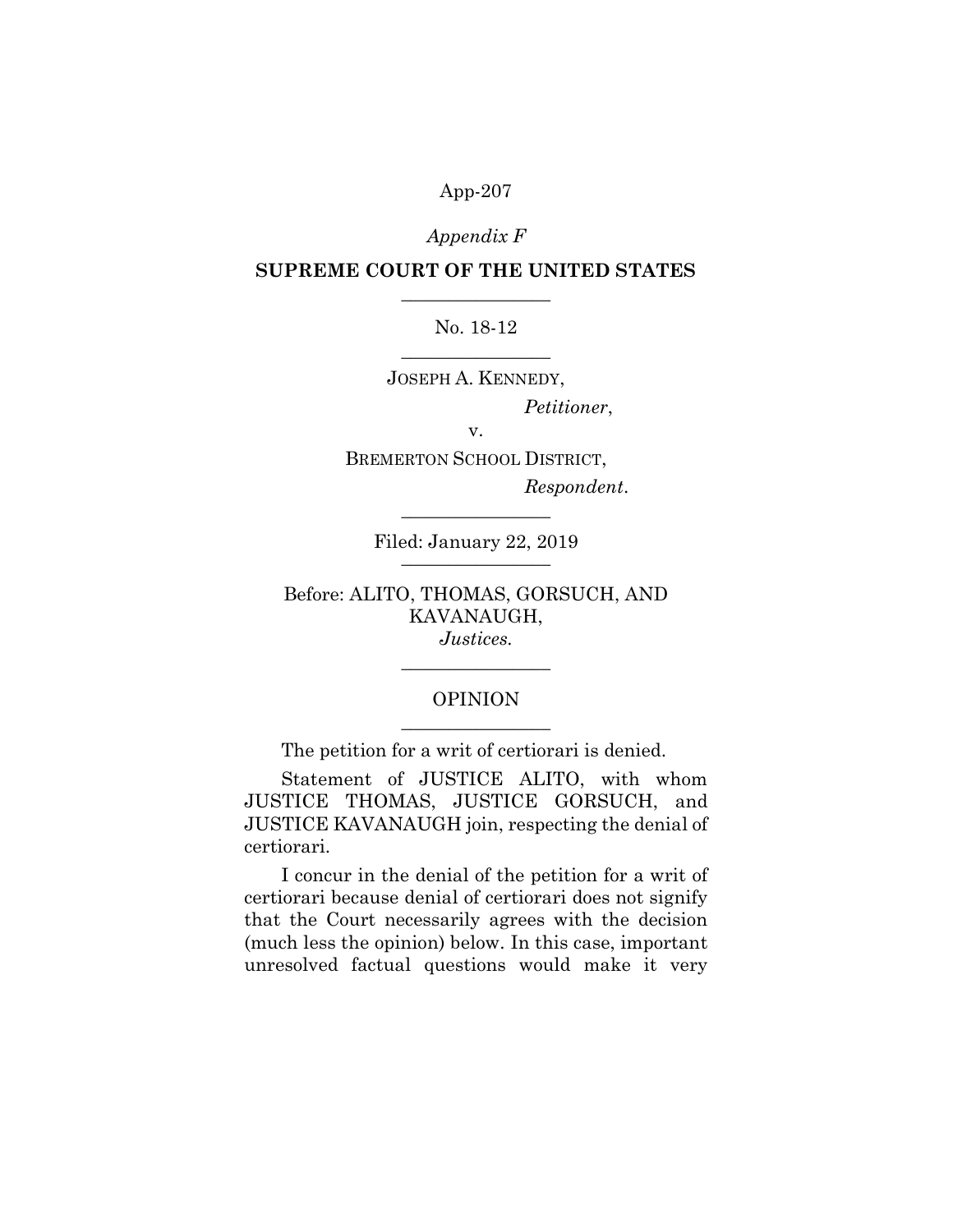difficult if not impossible at this stage to decide the free speech question that the petition asks us to review.

I.

Petitioner Joseph Kennedy claims that he lost his job as football coach at a public high school because he engaged in conduct that was protected by the Free Speech Clause of the First Amendment. He sought a preliminary injunction awarding two forms of relief: (1) restoration to his job and (2) an order requiring the school to allow him to pray silently on the 50-yard line after each football game. The latter request appears to depend on petitioner's entitlement to the first—to renewed employment—since it seems that the school would not permit members of the general public to access the 50-yard line at the relevant time.

The key question, therefore, is whether petitioner showed that he was likely to prevail on his claim that the termination of his employment violated his free speech rights, and in order to answer that question it is necessary to ascertain what he was likely to be able to prove regarding the basis for the school's action. Unfortunately, the answer to this second question is far from clear.

On October 23, 2015, the superintendent wrote to petitioner to explain why the district found petitioner's conduct at the then-most recent football game to be unacceptable. And in that letter, the superintendent gave two quite different reasons: first, that petitioner, in praying on the field after the game, neglected his responsibility to supervise what his players were doing at that time and, second, that petitioner's conduct would lead a reasonable observer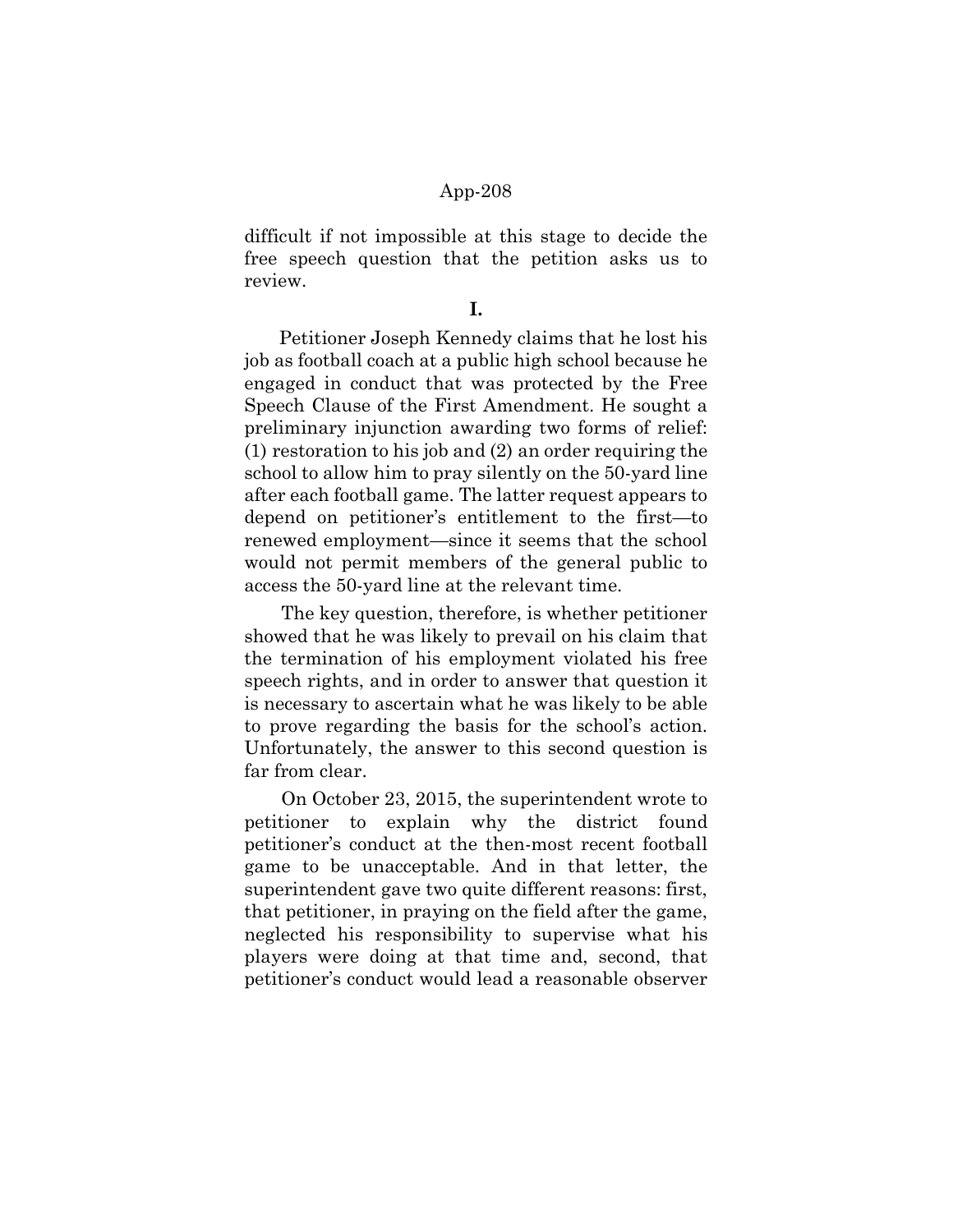to think that the district was endorsing religion because he had prayed while "on the field, under the game lights, in BHS-logoed attire, in front of an audience of event attendees." 869 F. 3d 813, 819 (CA9 2017). After two subsequent games, petitioner again kneeled on the field and prayed, and the superintendent then wrote to petitioner, informing him that he was being placed on leave and was forbidden to participate in any capacity in the school football program. The superintendent's letter reiterated the two reasons given in his letter of October 23. And the district elaborated on both reasons in an official public statement explaining the reasons for its actions.

When the case was before the District Court, the court should have made a specific finding as to what petitioner was likely to be able to show regarding the reason or reasons for his loss of employment. If the likely reason was simply petitioner's neglect of his duties—if, for example, he was supposed to have been actively supervising the players after they had left the field but instead left them unsupervised while he prayed on his own—his free speech claim would likely fail. Under those circumstances, it would not make any difference that he was praying as opposed to engaging in some other private activity at that time. On the other hand, his free speech claim would have far greater weight if petitioner was likely to be able to establish either that he was not really on duty at the time in question or that he was on duty only in the sense that his workday had not ended and that his prayer took place at a time when it would have been permissible for him to engage briefly in other private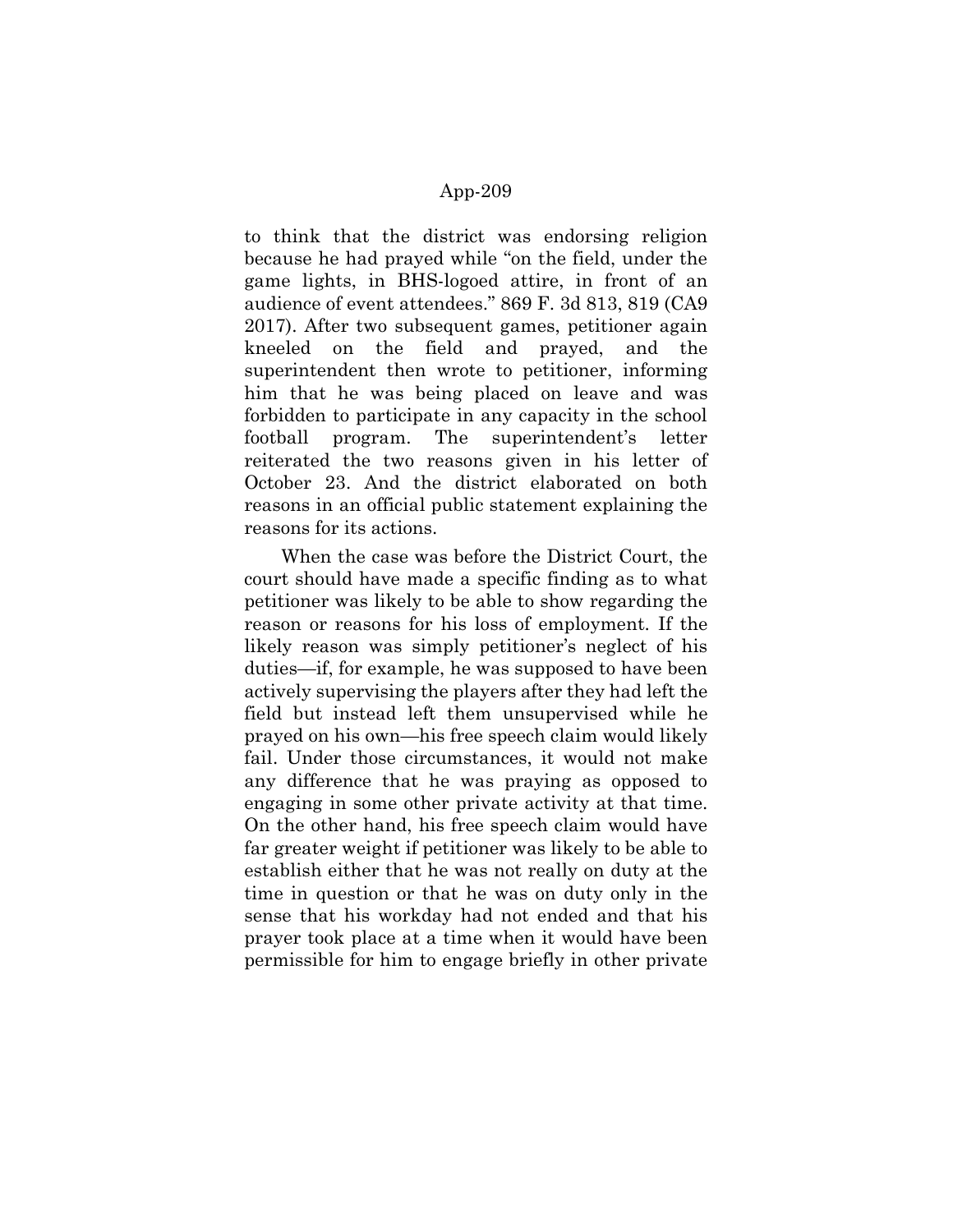conduct, say, calling home or making a reservation for dinner at a local restaurant.

Unfortunately, the District Court's brief, informal oral decision did not make any clear finding about what petitioner was likely to be able to prove. Instead, the judge's comments melded the two distinct justifications:

"He was still in charge. He was still on the job. He was still responsible for the conduct of his students, his team. … And a reasonable observer, in my judgment, would have seen him as a coach, participating, in fact leading an orchestrated session of faith … " App. to Pet. for Cert. 89.

The decision of the Ninth Circuit was even more imprecise on this critical point. Instead of attempting to pinpoint what petitioner was likely to be able to prove regarding the reason or reasons for his loss of employment, the Ninth Circuit recounted all of petitioner's prayer-related activities over the course of several years, including conduct in which he engaged as a private citizen, such as praying in the stands as a fan after he was suspended from his duties.

If this case were before us as an appeal within our mandatory jurisdiction, our clear obligation would be to vacate the decision below with instructions that the case be remanded to the District Court for proper application of the test for a preliminary injunction, including a finding on the question of the reason or reasons for petitioner's loss of employment. But the question before us is different. It is whether we should grant discretionary review, and we generally do not grant such review to decide highly fact-specific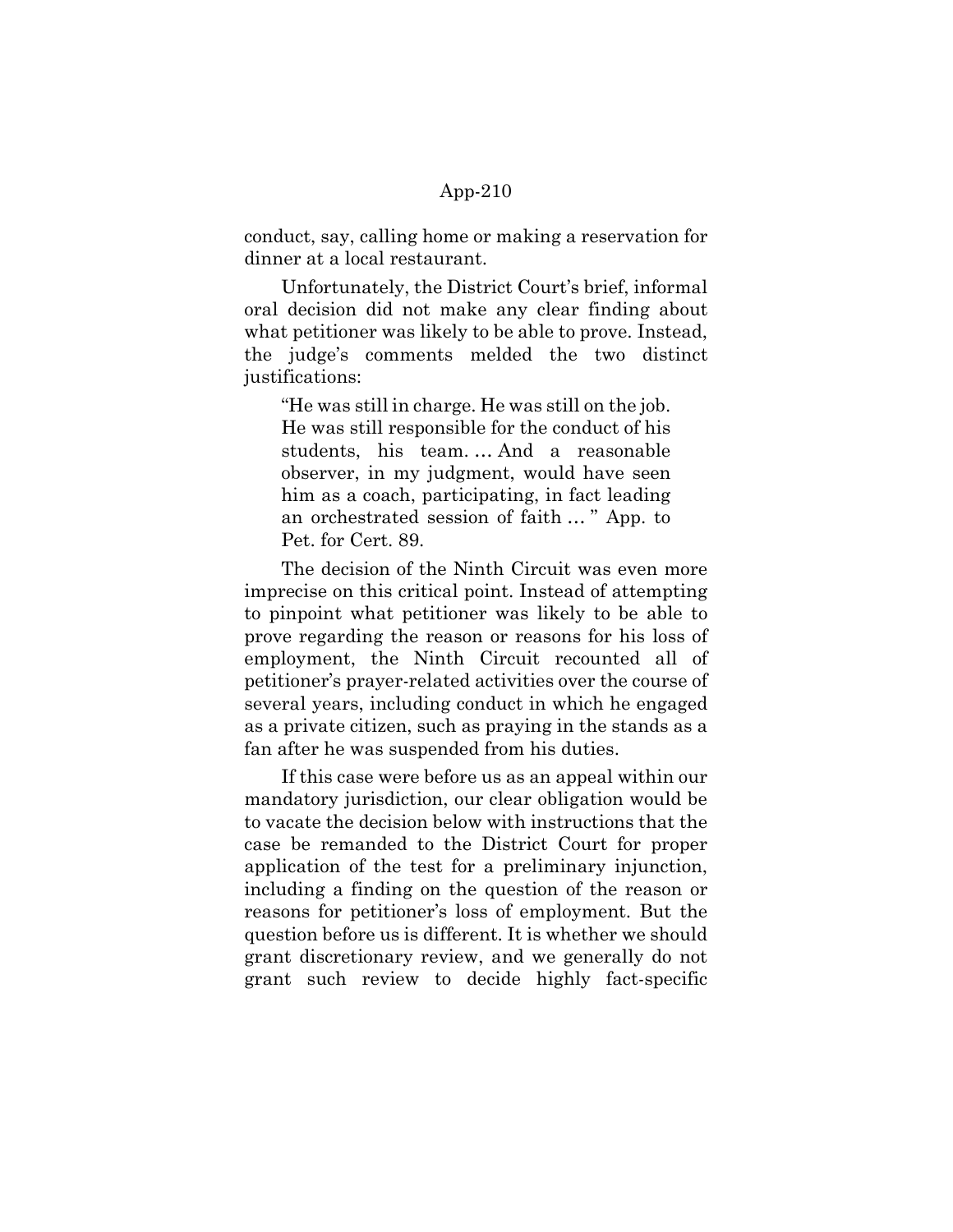questions. Here, although petitioner's free speech claim may ultimately implicate important constitutional issues, we cannot reach those issues until the factual question of the likely reason for the school district's conduct is resolved. For that reason, review of petitioner's free speech claim is not warranted at this time.

#### II.

While I thus concur in the denial of the present petition, the Ninth Circuit's understanding of the free speech rights of public school teachers is troubling and may justify review in the future.

The Ninth Circuit's opinion applies our decision in Garcetti v. Ceballos, 547 U.S. 410 (2006), to public school teachers and coaches in a highly tendentious way. According to the Ninth Circuit, public school teachers and coaches may be fired if they engage in any expression that the school does not like while they are on duty, and the Ninth Circuit appears to regard teachers and coaches as being on duty at all times from the moment they report for work to the moment they depart, provided that they are within the eyesight of students. Under this interpretation of Garcetti, if teachers are visible to a student while eating lunch, they can be ordered not to engage in any "demonstrative" conduct of a religious nature, such as folding their hands or bowing their heads in prayer. And a school could also regulate what teachers do during a period when they are not teaching by preventing them from reading things that might be spotted by students or saying things that might be overheard.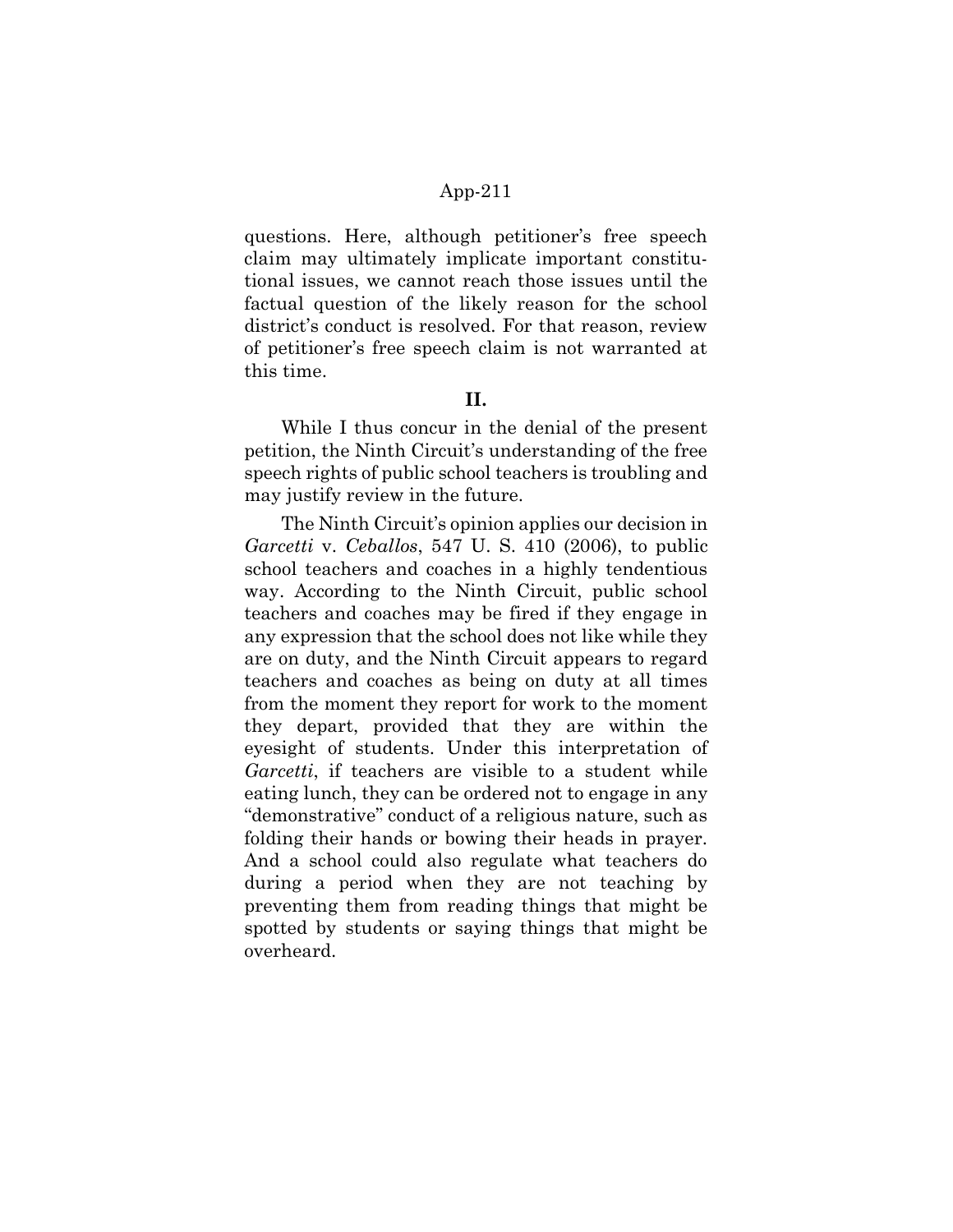This Court certainly has never read *Garcetti* to go that far. While Garcetti permits a public employer to regulate employee speech that is part of the employee's job duties, we warned that a public employer cannot convert private speech into public speech "by creating excessively broad job descriptions." Id., at 424. If the Ninth Circuit continues to apply its interpretation of *Garcetti* in future cases involving public school teachers or coaches, review by this Court may be appropriate.

What is perhaps most troubling about the Ninth Circuit's opinion is language that can be understood to mean that a coach's duty to serve as a good role model requires the coach to refrain from any manifestation of religious faith—even when the coach is plainly not on duty. I hope that this is not the message that the Ninth Circuit meant to convey, but its opinion can certainly be read that way. After emphasizing that petitioner was hired to "communicate a positive message through the example set by his own conduct," the court criticized him for "his media appearances and prayer in the BHS bleachers (while wearing BHS apparel and surrounded by others)." 869 F. 3d, at 826. This conduct, in the opinion of the Ninth Circuit, "signal[ed] his intent to send a message to students and parents about appropriate behavior and what he values as a coach." *Ibid*. But when petitioner prayed in the bleachers, he had been suspended. He was attending a game like any other fan. The suggestion that even while off duty, a teacher or coach cannot engage in any outward manifestation of religious faith is remarkable.